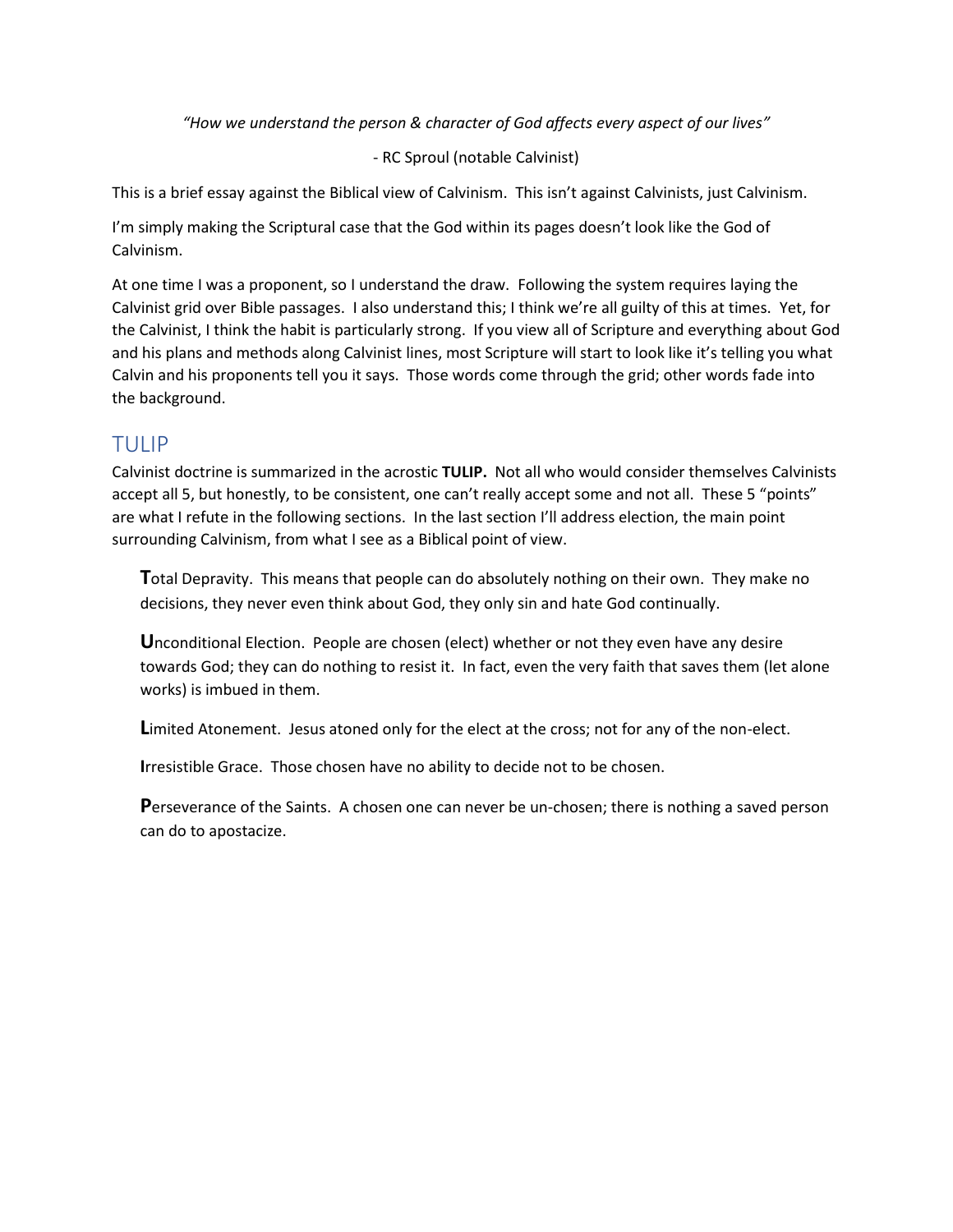# Against Total Depravity

Calvinism: Humans can make no advance at all in the direction of God.

- *But the ones that fell on the good ground are those who, having heard the word with a noble and good heart, keep it and bear fruit with patience*. Luke 8:15 (Parable of the Sower)
	- $\circ$  Those who received the gospel had a "good & noble heart." In the parable, this is explaining the condition of the soil (heart) that the seed landed on; not the condition produced by the seed. There was something stirring in those people before they converted.
- <sup>5</sup> Cursed is the man who trusts in man And makes flesh his strength, Whose heart departs from the LORD.

 $6$  For he shall be like a shrub in the desert,

And shall not see when good comes,

But shall inhabit the parched places in the wilderness,

In a salt land which is not inhabited.

<sup>7</sup> "Blessed is the man who trusts in the LORD,

And whose hope is the LORD.

 $8$  For he shall be like a tree planted by the waters,

Which spreads out its roots by the river,

And will not fear when heat comes;

But its leaf will be green,

And will not be anxious in the year of drought,

Nor will cease from yielding fruit.

<sup>9</sup> "The heart is deceitful above all things,

And desperately wicked;

Who can know it? Jeremiah 17:5-9

- $\circ$  The heart here is the heart from vs 5; the one that departs from the Lord. Which is different from the "good and noble heart" mentioned above. It's not saying that every heart is this way.
- *For those who live according to the flesh set their minds on the things of the flesh, but those who live according to the Spirit, the things of the Spirit. For to be carnally minded is death, but to be spiritually minded is life and peace. Because the carnal mind is enmity against God; for it is not subject to the law of God, nor indeed can be. So then, those who are in the flesh cannot please God*. Romans 8:5-8
	- $\circ$  This isn't saying that an unbeliever can't make any movement towards God (total depravity), many, such as Cornelius in ACT 10 did. Paul isn't addressing the question of whether an unbeliever can repent; he's detailing how to live the Christian life.
- Then the LORD saw that the wickedness of man was great in the earth, and that every intent of the thoughts of his heart was only evil continually. Genesis 6:5
	- $\circ$  This describes how bad the people in that place at that time got; it's not a general description of all people (not describing total depravity). Here is a description of a different kind of person: *There was in the days of Herod, the king of Judea, a certain*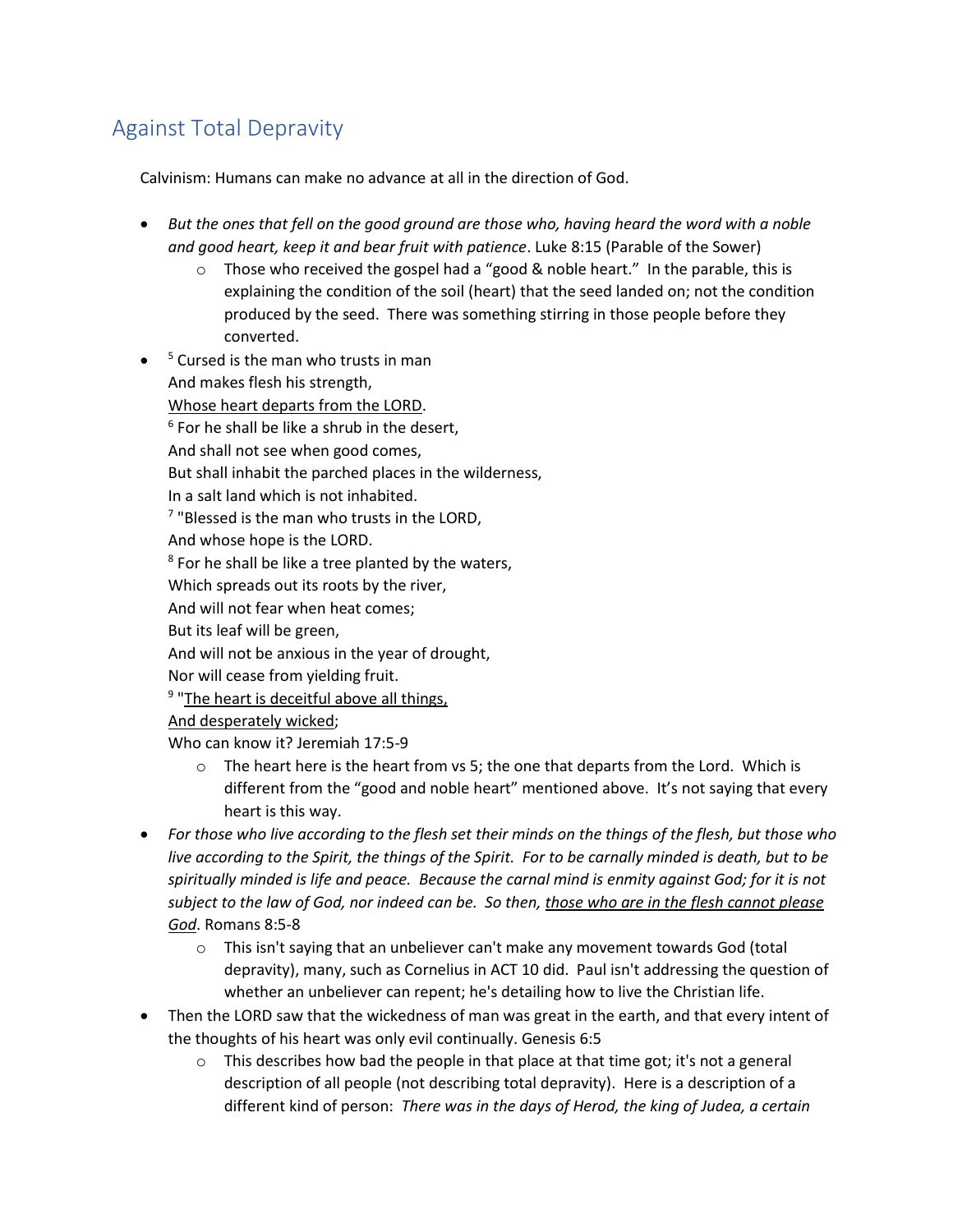*priest named Zacharias, of the division of Abijah. His wife was of the daughters of Aaron, and her name was Elizabeth. And they were both righteous before God, walking in all the commandments and ordinances of the Lord blameless*. Luke 1:5-6

- *Can the Ethiopian change his skin or the leopard its spots? Then may you also do good who are accustomed to do evil*. Jeremiah 13:23
	- $\circ$  This is not a universal description of man (not total depravity); in context, it's speaking of a people who have got themselves into such a strong habit of sin (accustomed to evil) that they can't get out.
- "*There is none righteous, no, not one; There is none who understands; There is none who seeks after God. They have all turned aside; They have together become unprofitable; There is none who does good, no, not one*." Romans 3:10-12
	- $\circ$  It's not that they had no ability, that they were under total depravity; they turned and became what they are. They chose to do this.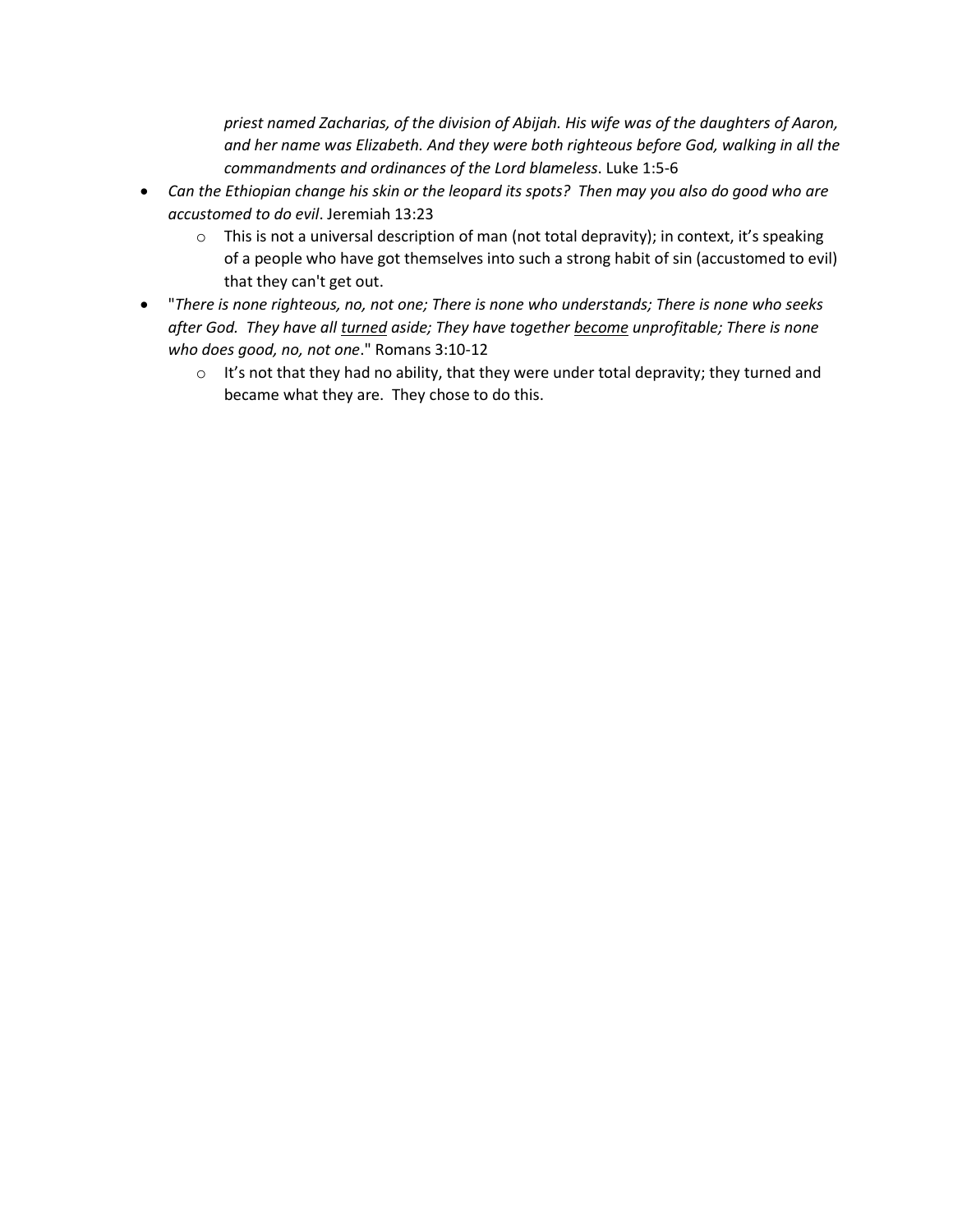#### Against Unconditional Election

Calvinism: People are chosen (elect) whether or not they even have any desire towards God; they can do nothing to resist it. In fact, even the very faith that saves them (let alone works) is imbued in them. Unconditional election goes both ways (elect & non-elect).

Basic Reasoning: If we knew of an earthly father who chose over half of his children to be the subjects of torment for doing nothing wrong (because they can't help it), that father would be considered a sociopath.

- *The Lord is not slack concerning His promise, as some count slackness, but is longsuffering toward us, not willing that any should perish but that all should come to repentance*. 2 Peter 3:9
	- $\circ$  Calvinism says it's God's perfect will to send (billions) to hell. This verse alone defeats that supposition; he's not willing that any should perish. If it's not God's will, it must be up to the individual's will; he or she must have a choice.
- *But Pharaoh hardened his heart at this time also; neither would he let the people go*. Exodus 8:32.
- *But the LORD hardened the heart of Pharaoh; and he did not heed them, just as the LORD had spoken to Moses*. Exodus 9:12
	- $\circ$  This has nothing to do with eternal election. In this case, God amplified Pharoah's own hardening or maybe froze him into a hardened state. He was hardened beyond a point of no return. The 2 English words "hardened" are different words in Hebrew. The one in 8:32 (Pharoah's action) has negative moral connotations; the one in 9:12 has more the meaning of strengthen/fasten. This would indicate that God simply strengthened his existing position.
- *Therefore God also gave them up to uncleanness, in the lusts of their hearts, to dishonor their bodies among themselves*, Romans 1:24
	- $\circ$  God at times directs certain wicked people to do specific wicked things. He doesn't take good people and make them start doing wicked things.
- *"Therefore you, O son of man, say to the children of your people: 'The righteousness of the righteous man shall not deliver him in the day of his transgression; as for the wickedness of the wicked, he shall not fall because of it in the day that he turns from his wickedness; nor shall the righteous be able to live because of his righteousness in the day that he sins.' When I say to the righteous that he shall surely live, but he trusts in his own righteousness and commits iniquity, none of his righteous works shall be remembered; but because of the iniquity that he has committed, he shall die. Again, when I say to the wicked, 'You shall surely die,' if he turns from his sin and does what is lawful and right, if the wicked restores the pledge, gives back what he has stolen, and walks in the statutes of life without committing iniquity, he shall surely live; he shall not die. None of his sins which he has committed shall be remembered against him; he has done what is lawful and right; he shall surely live.*

*"Yet the children of your people say, 'The way of the Lord is not fair.' But it is their way which is not fair! When the righteous turns from his righteousness and commits iniquity, he shall die*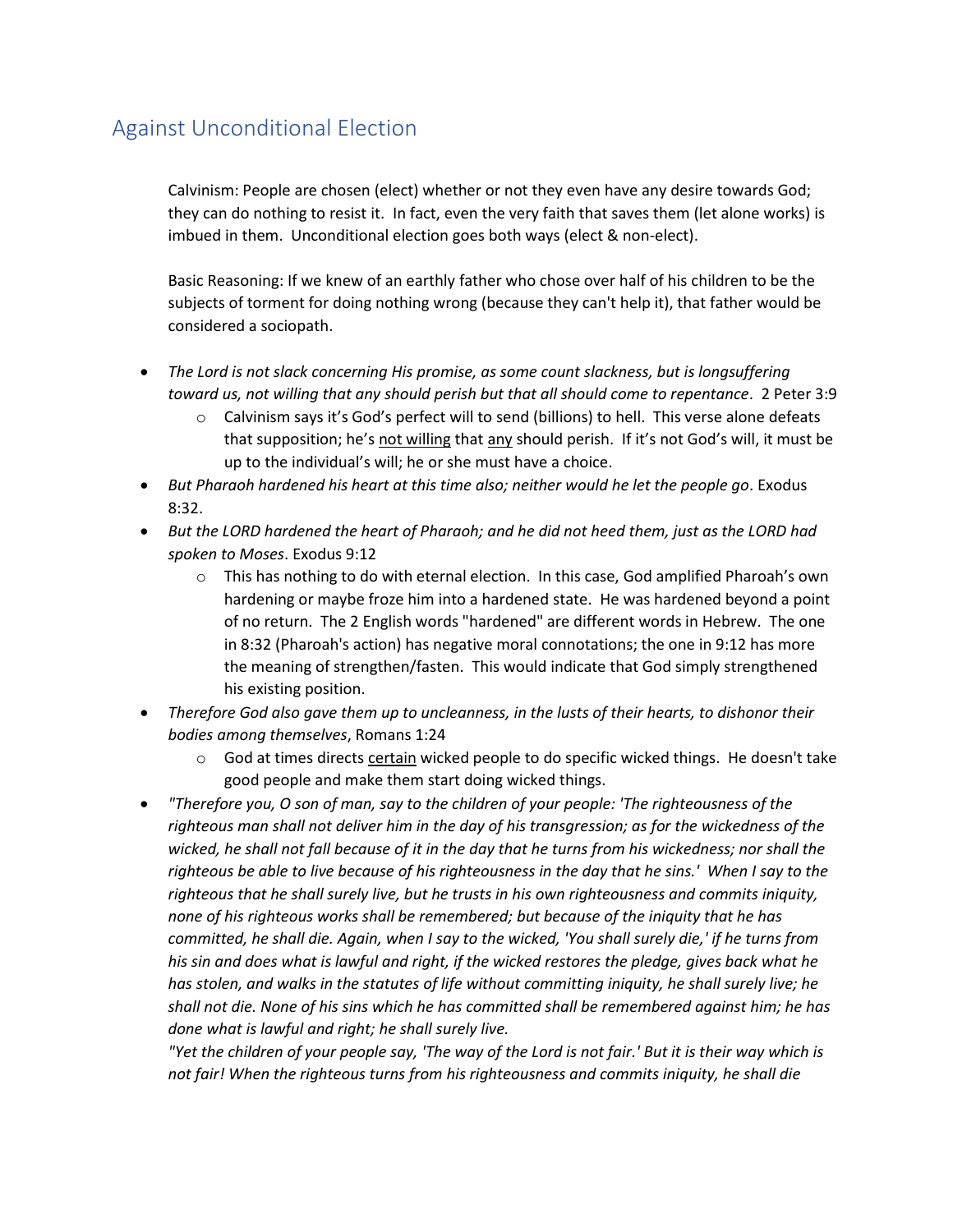*because of it. But when the wicked turns from his wickedness and does what is lawful and right, he shall live because of it.* Ezekiel 33:12-19

- o Responsibility for each person's own actions. He encourages the wicked to *turn* from his way. How could he do that if God controls every moral choice?
- *<sup>15</sup> Hear and give ear:*

*Do not be proud, For the LORD has spoken. <sup>16</sup> Give glory to the LORD your God Before He causes darkness, And before your feet stumble On the dark mountains, And while you are looking for light, He turns it into the shadow of death And makes it dense darkness. <sup>17</sup> But if you will not hear it, My soul will weep in secret for your pride; My eyes will weep bitterly And run down with tears, Because the LORD's flock has been taken captive.* Jeremiah 13:15-17

 $\circ$  Their pride caused them to reject him (they weren't created that way) and he reacts with tears. To the Calvinist, God should not react this way; he caused them to be that way. Thus, God's true feelings wouldn't be discernable.

- *For the wrath of God is revealed from heaven against all ungodliness and unrighteousness of men, who suppress the truth in unrighteousness, because what may be known of God is manifest in them, for God has shown it to them. For since the creation of the world His invisible attributes are clearly seen, being understood by the things that are made, even His eternal power and Godhead, so that they are without excuse*… Romans 1:18-20
	- $\circ$  They did all these things of their own volition and are without excuse. If unconditional election were true, they certainly would have excuse: God appointed me this way & there was nothing I could do about it!
- *And you He made alive, who were dead in trespasses and sins, in which you once walked according to the course of this world, according to the prince of the power of the air, the spirit who now works in the sons of disobedience, among whom also we all once conducted ourselves*  in the lusts of our flesh, fulfilling the desires of the flesh and of the mind, and were by nature *children of wrath, just as the others*. Ephesians 2:1-3
	- $\circ$  Those he made alive were once children of wrath. If they were chosen beforehand for glory, they would never be such.
	- $\circ$  The Calvinist makes too much of the fact that we "were dead." To take this analogy, that we were all spiritually dead at some point, and use that to mean that we can't take any steps toward God or respond to the Holy Spirit is pushing an analogy too far. Because a physically dead person can't do anything doesn't imply that Scripture's referring to unregenerate people as spiritually "dead" means they likewise can do nothing. Further, the regenerate are said to be "dead to sin," but that doesn't mean they are incapable of it.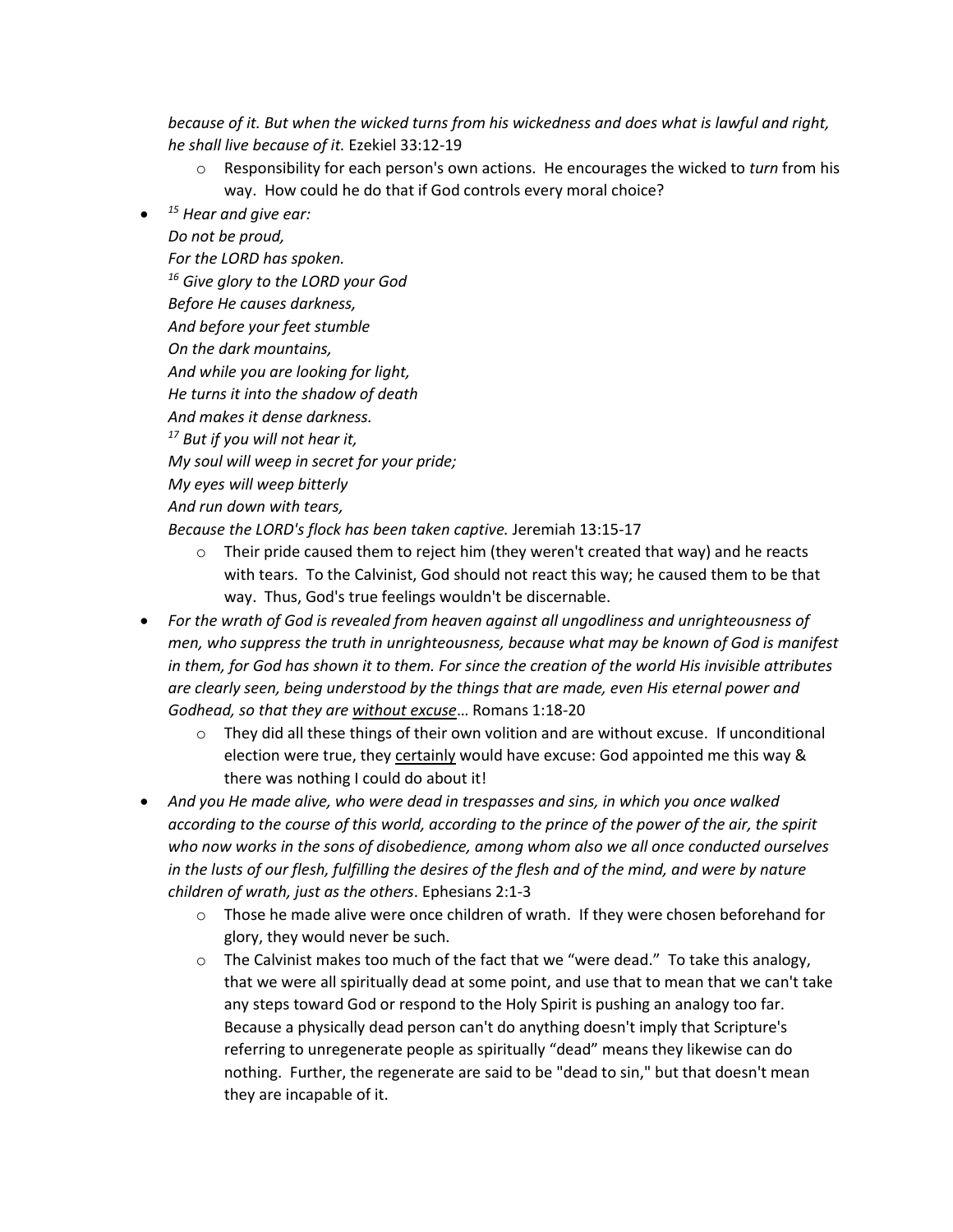- ROM 9
	- $\circ$  Romans 9, read carefully, was the most convincing passage against Calvinism to me in the same way that Revelation 20 was the most convincing in favor of Amillenialism. There is too much going on here to get into in detail in this brief document, but just as a teaser, Romans 9-11 deals with **Israel**. The entire section deals with Israel as a nation. Nothing in the passage addresses how God chooses individuals, but rather how he chose a nation. Here's an example: *it was said to her, "The older shall serve the younger." As it is written, "Jacob I have loved, but Esau I have hated*." Romans 9:12-13. The Calvinist reads this and thinks it's describing how God chooses the eternal destinies of individuals. No! it's speaking of nations. The older shall serve younger: there is nothing written about their eternal destinies, it's speaking only of their earthly relationship, their earthly functions; one was chosen to produce the messiah. It speaks of the nations emanating from them. The choosing of Jacob over Esau was about the choosing of who would be the progenitor of a nation. The original passage it's referencing (Gen 25:23) says "*Two nations are in your womb, Two peoples shall be separated from your body; One people shall be stronger than the other, And the older shall serve the younger*." This has nothing to do with election for salvation. On a personal level, Esau never served Jacob (in fact, at one point Jacob bowed to Esau).
	- o *For the Scripture says to the Pharaoh, "For this very purpose I have raised you up, that I may show My power in you, and that My name may be declared in all the earth." Therefore He has mercy on whom He wills, and whom He wills He hardens*. Romans 9:17- 18
		- He hardened Pharoah's heart so that he could punish Egypt & their wicked Gods and have favor on Israel. It's not saying that he chose Pharoah personally for damnation and there's nothing about God pre-determining Pharaoh's eternal destiny before he was a born. Again, Romans 9-11 all about Israel and national issues.
	- $\circ$  I recall listening to R.C. Sproul describing how, when he was young in his Christian life, he could no longer deny the "God chooses individuals based on his own purposes" Calvinist theology based on ROM 9, but nothing in the entire passage speaks of heaven or hell or personal salvation!
- *And we know that all things work together for good to those who love God, to those who are the called according to His purpose*. Romans 8:28
	- o Those who are chosen are chosen on the basis of being in Christ ("*just as He chose us in Him before the foundation of the world*" Ephesians 1:4).
	- $\circ$  From this passage all we know is that God foreknew some and that he predestined them to be like his Son, not that people were individually picked for salvation. In other words, it's not about choosing who would be saved; it's about what would happen to those who would ultimately be saved (there is a glorious end for believers). It's a picture of God's plan for his people.
	- $\circ$  He is foreordaining the fact that faith will result in these glorious things. We take that as a given & that there is something beyond that being discussed here, but it's not a given; it's an awesome thing.
	- $\circ$  God surely does have individual foreknowledge, but that's probably not described here.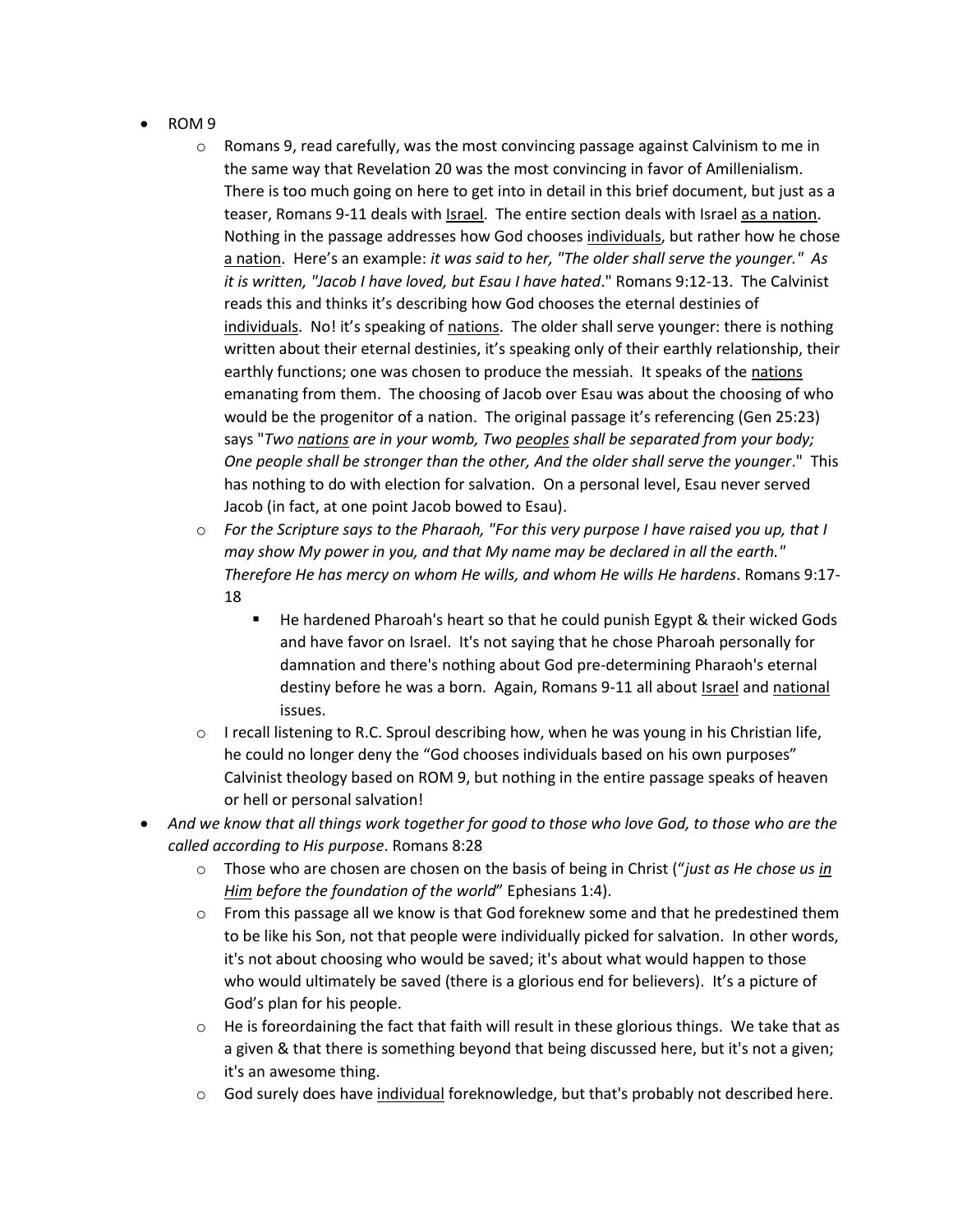- *For whom He foreknew, He also predestined to be conformed to the image of His Son, that He might be the firstborn among many brethren*. Romans 8:29
	- $\circ$  Following from previous note, we're talking about those who are in Christ. If you are in Christ, you're being conformed to the image of Christ; if not, you're not. Those not in Christ are not under consideration here.
- *Who shall separate us from the love of Christ? Shall tribulation, or distress, or persecution, or famine, or nakedness, or peril, or sword?* Romans 8:35
	- $\circ$  All things he mentions as being able to separate us are external. He is talking about things that could possibly separate us (the church) from Christ. No such thing exists. But by a person's decision, which is not a thing, he can choose to separate from Christ (draw back, become estranged from, etc.). "*Keep yourselves in the love of God*" Jude 1:21
	- $\circ$  This shows that when you do see one departed from faith, it wasn't God's fault. Further, the issue is Christ's love for us (in the direction from Christ to us); not our love for him (in the direction from us to Christ).
- *Peter, an apostle of Jesus Christ, To the pilgrims of the Dispersion in Pontus, Galatia, Cappadocia, Asia, and Bithynia, elect according to the foreknowledge of God the Father*… 1 Peter 1:1-2
	- $\circ$  This most logically means that he knew who would believe & he elected them based on their faith.
- *For by grace you have been saved through faith, and that not of yourselves; it is the gift of God, not of works, lest anyone should boast*. Ephesians 2:8-9
	- $\circ$  Strap on your seatbelts, this is a big one. The Calvinist says that even the faith that you have was infused by God; a preposterous idea.
	- $\circ$  Salvation (not faith) is what is not of ourselves in the passage above. It wouldn't make sense for faith to be a work (whereas many believe that salvation is). One reason "that" doesn't refer to faith (aside from logic) is because they have different gender in Greek, and it's very rare for such a combo not to match.
		- But to him who does not work but believes on Him who justifies the ungodly, his *faith is accounted for righteousness, just as David also describes the blessedness of the man to whom God imputes righteousness apart from works*… Romans 4:5- 6. Note: his faith. Boasting is excluded because it's not of works, the discussion is not around any boasting of faith. This is an important point; boasting only pertains to works; not faith.
		- Faith is in fact of us. For the Calvinist to think that faith itself is a work is to completely misunderstand the concept; it's the opposite of a work. Faith is a choice, and a matter of giving the credit to God rather than yourself!
	- o Our salvation is granted and kept by faith.
		- *And he believed in the LORD, and He accounted it to him for righteousness*. Genesis 15:6. Abraham's faith was credited to him for righteousness; God accepts faith as trade for righteousness. It's not our righteousness, but it is our faith!
		- *Therefore, having been justified by faith, we have peace with God through our Lord Jesus Christ, through whom also we have access by faith into this grace in which we stand, and rejoice in hope of the glory of God*. Romans 5:1-2. Faith is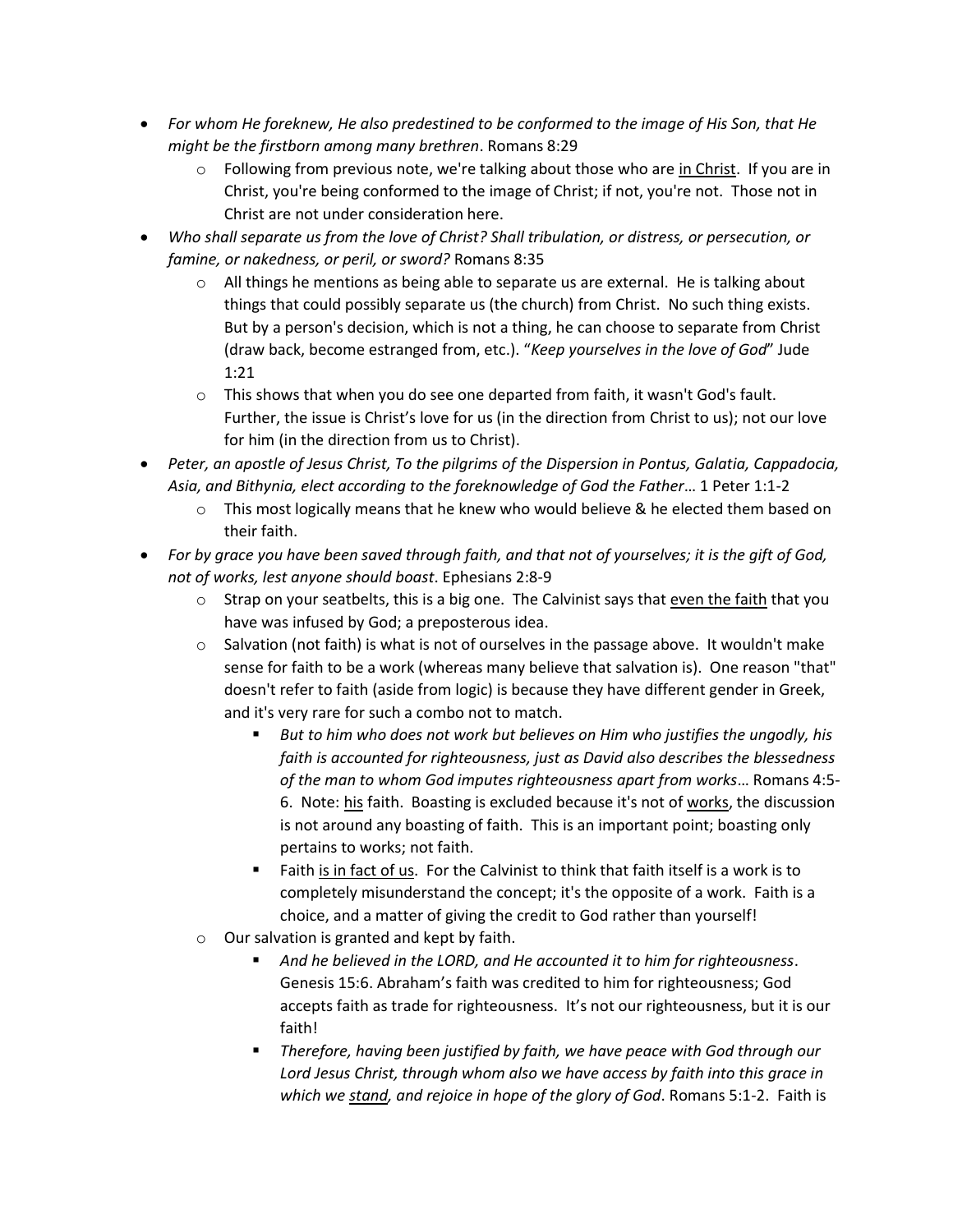the conduit by which we access grace which saves. We must stand there in that grace.

- *Blessed be the God and Father of our Lord Jesus Christ, who according to His abundant mercy has begotten us again to a living hope through the resurrection of Jesus Christ from the dead, to an inheritance incorruptible and undefiled and that does not fade away, reserved in heaven for you, who are kept by the power of God through faith for salvation*… 1 Peter 1:3-5
- o *So then faith comes by hearing, and hearing by the word of God*. Romans 10:17. Faith comes by hearing; not by God's will or by God imbuing you with it.
- ..*these are written that you may believe that Jesus is the Christ, the Son of God, and that believing you may have life in His name*. John 20:31
	- $\circ$  If unconditional election were true, this would read, "having life you may believe."
- *Then Jesus answered and said: "A certain man went down from Jerusalem to Jericho, and fell among thieves, who stripped him of his clothing, wounded him, and departed, leaving him half dead. Now by chance a certain priest came down that road. And when he saw him, he passed by on the other side. Likewise a Levite, when he arrived at the place, came and looked, and passed by on the other side. But a certain Samaritan, as he journeyed, came where he was. And when he saw him, he had compassion*. Luke 10:30-33
	- $\circ$  Modern Calvinism doesn't say God appoints some for damnation; he merely passes them over. How then would God be any different from the people in this story who pass over the man who fell among thieves & didn't care for him?
	- o *But whoever has this world's goods, and sees his brother in need, and shuts up his heart from him, how does the love of God abide in him?* 1 John 3:17. This is what God is like; not a God that shuts up his heart.
- John 6
	- o Calvinism draws heavily from this chapter; here are some notes.
	- o *All that the Father gives Me will come to Me, and the one who comes to Me I will by no means cast out*. John 6:37
		- How the father gives, how they come is explained in vs. 45: They hear & learn from the father (they're not given by decree).
			- *It is written in the prophets, 'And they shall all be taught by God.' Therefore everyone who has heard and learned from the Father comes to Me*. John 6:45
	- o *This is the will of the Father who sent Me, that of all He has given Me I should lose nothing*… John 6:39
		- He lost none but one departed (*none of them is lost except the son of perdition* John 17:12). The ones that were given are simply those who believe, as vs 40 says (*everyone who sees the Son and believes in Him may have everlasting life*). It's God's will that everyone sees and believes. They were already the Father's; they're now given to Jesus for the next stage in the redemptive plan.
	- o *No one can come to Me unless the Father who sent Me draws him*… John 6:44
		- All who are his were drawn; not all who are drawn actually come (*I drew them with gentle cords, With bands of love* [but Israel rejected him] Hosea 11:4).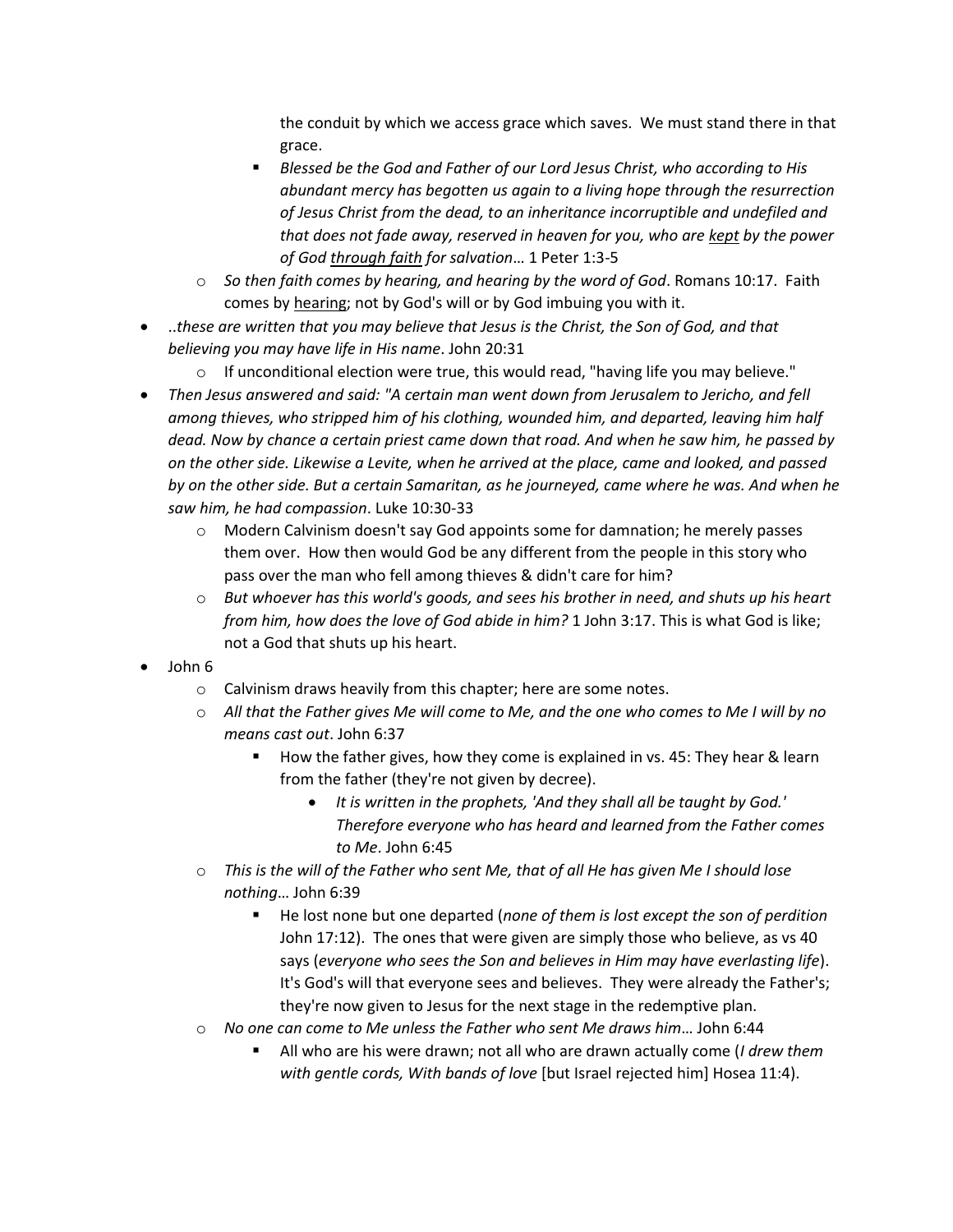- **EXECT** If unconditional election were correct, Jesus would essentially be telling these people, "You're not going to follow me because you can't. Sucks to be you!" What would be the point of that? Rather, the message is... believe.
- …*not as Cain who was of the wicked one and murdered his brother*… 1 John 3:12
	- o This says Cain is of the Devil, but God told Cain if he did well, he would be accepted (*So the LORD said to Cain, "Why are you angry? And why has your countenance fallen? If you do well, will you not be accepted? And if you do not do well, sin lies at the door.*  Genesis 4:6-7). If unconditional election were true, God lied to Cain.
- *For You, Lord, are good, and ready to forgive, And abundant in mercy to all those who call upon You*. Psalms 86:5
	- o Just an example of the God we serve; he is merciful to all who come to him, not only to those who have been "called before the foundation of the world."
- …*God our Savior, who desires all men to be saved and to come to the knowledge of the truth*. 1 Timothy 2:3-4
	- $\circ$  God desires all to be saved, not that his "good pleasure" is to damn most as Calvin taught. This single verse refutes the doctrine if we had no other.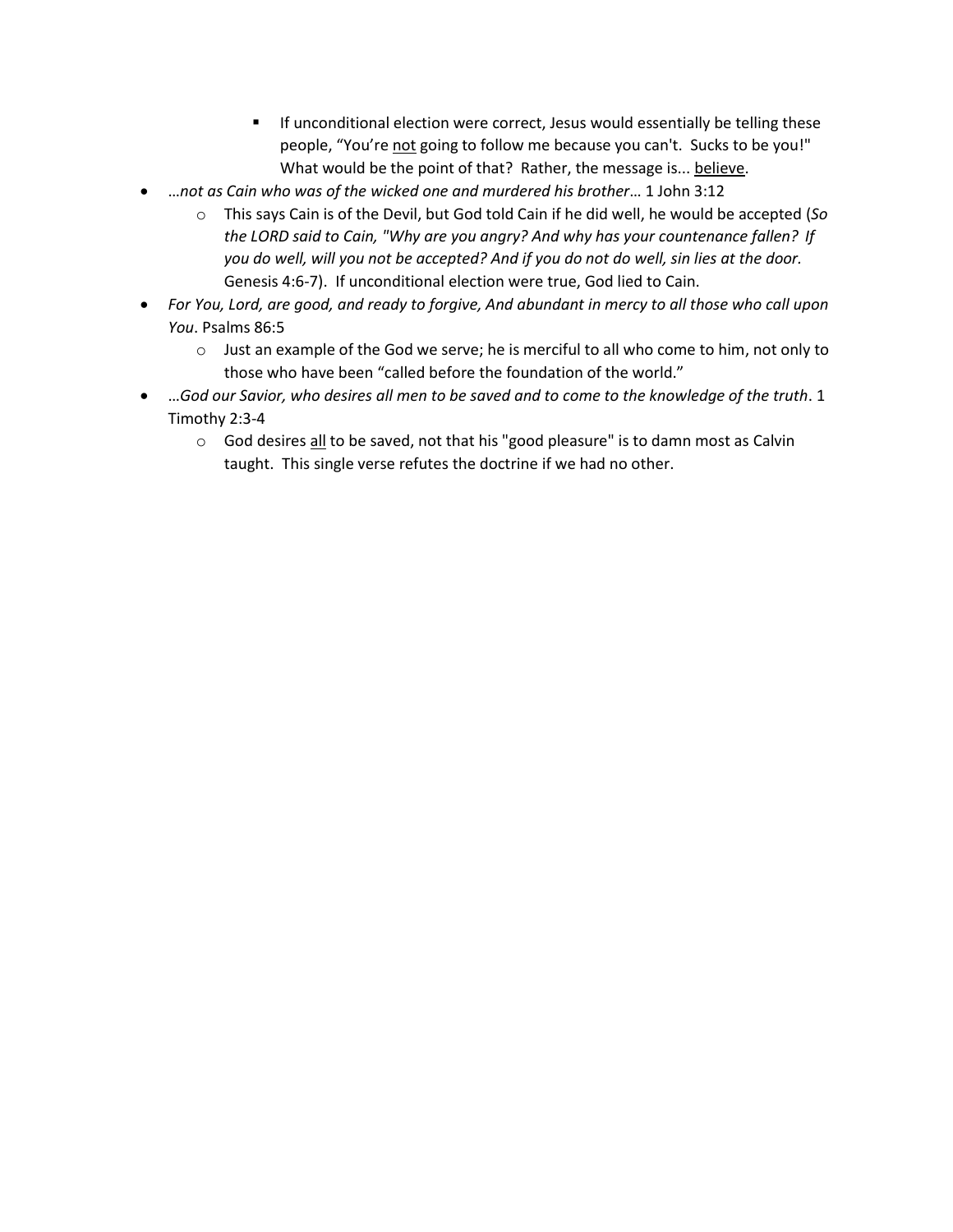# Against Limited Atonement

Calvinism: Jesus atoned only for the elect at the cross; not for any of the non-elect.

- And He Himself is the propitiation for our sins, and not for ours only but also for the whole world. 1 John 2:2
	- $\circ$  How could this be any clearer? He died not just for our sins (us believers), but for everyone's sins.
- *For to this end we both labor and suffer reproach, because we trust in the living God, who is the Savior of all men, especially of those who believe.* 1 Timothy 4:10
	- o This is just too easy to disprove…
- *For there is one God and one Mediator between God and men, the Man Christ Jesus, who gave Himself a ransom for all.* 1 Timothy 2:5-6
- *Now all things are of God, who has reconciled us to Himself through Jesus Christ, and has given us the ministry of reconciliation, that is, that God was in Christ reconciling the world to Himself, not imputing their trespasses to them, and has committed to us the word of reconciliation…. be reconciled to God* 2 Corinthians 5:18-20
- *And because of your knowledge shall the weak brother perish, for whom Christ died?* 1 Corinthians 8:11
	- o Christ died for the one who perished.
- *But there were also false prophets among the people, even as there will be false teachers among you, who will secretly bring in destructive heresies, even denying the Lord who bought them, and bring on themselves swift destruction.* 2 Peter 2:1
	- o The Lord bought those even who denied him.
- *By this we know love, because He laid down His life for us. And we also ought to lay down our lives for the brethren.* 1 John 3:16
	- $\circ$  This is how the love of God is manifest. For God to disregard those perishing would be the opposite of love.
- *All we like sheep have gone astray; We have turned, every one, to his own way; And the LORD has laid on Him the iniquity of us all.* Isaiah 53:6
	- $\circ$  All went astray; the iniquity of all was laid on Christ. This same concept along with its double "all" is repeated here:
	- o *Therefore, as through one man's offense judgment came to all men, resulting in condemnation, even so through one Man's righteous act the free gift came to all men, resulting in justification of life.* Romans 5:18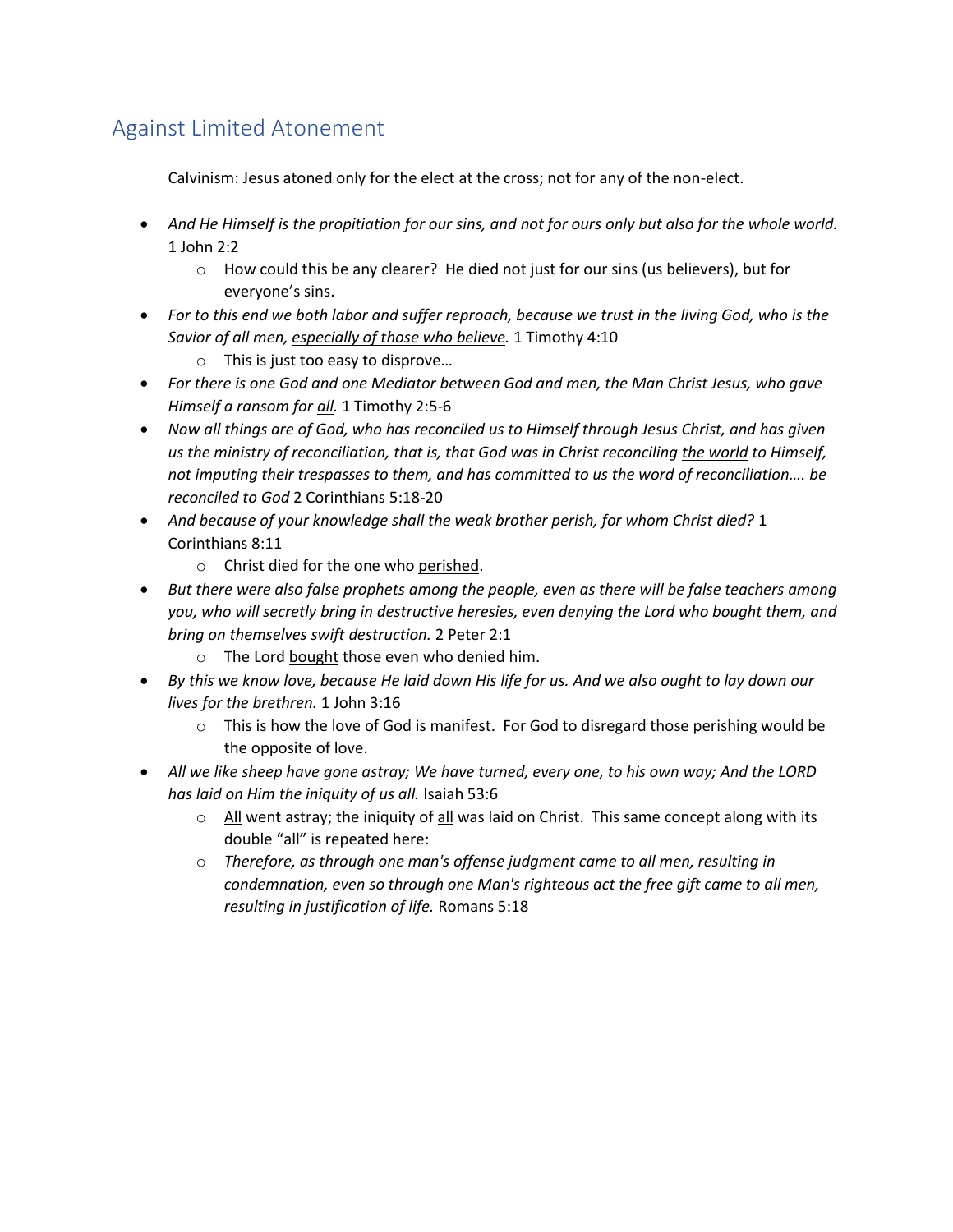# Against Irresistible Grace

Calvinism: Those chosen have no ability to decide not to be chosen; they are Christians whether they want to be or not.

- *What more could have been done to My vineyard That I have not done in it?* Isaiah 5:4
	- $\circ$  God is sovereign, but a sovereign can be resisted (like resisting a king). Example: Jesus is sovereign, but the rich young ruler resisted him. This question in ISA would be nonsense if posited by a sovereign who can't be resisted.
- *But the Pharisees and lawyers rejected the will of God for themselves, not having been baptized by him.* Luke 7:30
	- o God had one thing in mind for them: his will. They rejected it.
- *Now He could do no mighty work there, except that He laid His hands on a few sick people and healed them. And He marveled because of their unbelief. Then He went about the villages in a circuit, teaching.* Mark 6:5-6
	- $\circ$  Jesus couldn't do works there because of their lack of faith. He marveled at their lack of faith. He would not marvel if he knew it was the Father who simply gave faith to some & not others.
- *O Jerusalem, Jerusalem, the one who kills the prophets and stones those who are sent to her! How often I wanted to gather your children together, as a hen gathers her chicks under her wings, but you were not willing*! Matthew 23:37
	- o God *wanted* to gather them, but they were *unwilling* (they had their own will). Scripture speaks many times about God calling people who ignore it. Scripture frequently speaks of God being angry that people didn't believe him, or do what he wished. If irresistible grace were true, God wouldn't say these things, he would know that it's because he caused it to happen anyway. See how this makes almost everything illogical? You really have to be taught such a system; the vast majority of people wouldn't arrive at it on their own.
- *We then, as workers together with Him also plead with you not to receive the grace of God in vain. For He says: "In an acceptable time I have heard you, And in the day of salvation I have helped you." Behold, now is the accepted time; behold, now is the day of salvation*. 2 Corinthians 6:1-2
	- $\circ$  One can receive the grace of God, but it not be irresistible, rather, it's "in vain."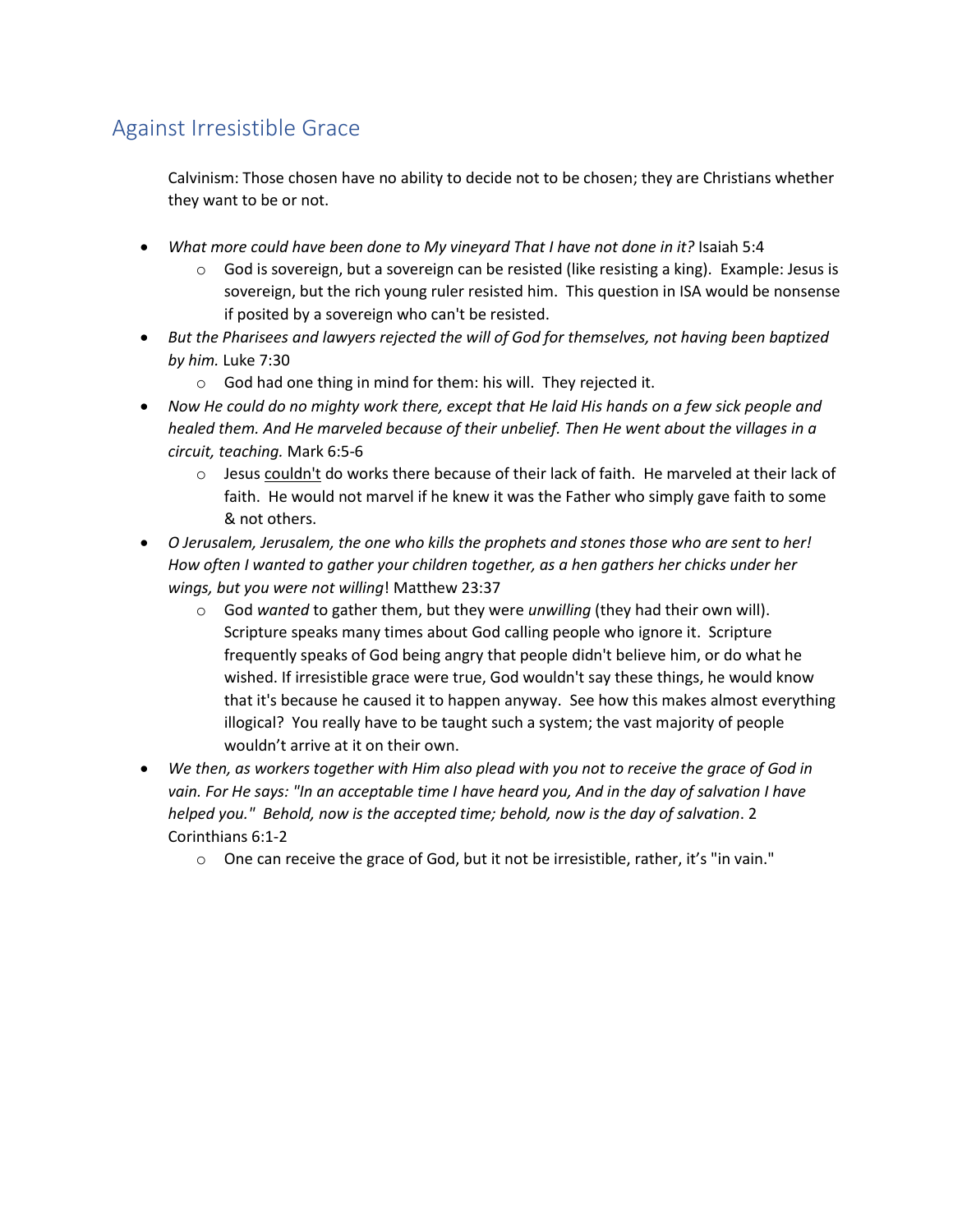# Against Perseverance of the Saints

Calvinism: A chosen one can never be un-chosen; there is nothing a saved person can do to apostacize.

Section Preface: The warnings in Scripture against falling away would be pointless in a Calvinist light. In either case of a person being elect or non-elect, the warnings would be useless (the elect don't need them; the non-elect can't heed them). Nonsense; why warn those who are not now nor will ever be Christians not to fall away? What's worse, they may keep more false Christians hanging around in the church.

- *For it is impossible for those who were once enlightened, and have tasted the heavenly gift, and have become partakers of the Holy Spirit, and have tasted the good word of God and the powers of the age to come, if they fall away, to renew them again to repentance*… Hebrews 6:4-6
	- o When I still believed the Calvinist view, this was the verse that finally broke me. Calvinists must tap dance all around this (and other warnings in Hebrews). The writer is emphatic that he is speaking of believers (enlightened, tasted the gift, partakers, tasted the powers). They can fall away ("fall away" literally means apostacize).
- *For if we sin willfully after we have received the knowledge of the truth, there no longer remains*  a sacrifice for sins, but a certain fearful expectation of judgment, and fiery indignation which will *devour the adversaries. Anyone who has rejected Moses' law dies without mercy on the testimony of two or three witnesses. Of how much worse punishment, do you suppose, will he be thought worthy who has trampled the Son of God underfoot, counted the blood of the covenant by which he was sanctified a common thing, and insulted the Spirit of grace?* Hebrews 10:26-29
	- $\circ$  Like the passage above (only in the reverse), this one emphatically describes an apostate, but yet that person was sanctified by the blood.
- *But we are not of those who draw back to perdition, but of those who believe to the saving of the soul*. Hebrews 10:39
	- o Some draw back; others [continue] in belief unto salvation.
- *Beware, brethren, lest there be in any of you an evil heart of unbelief in departing from the living God* Hebrews 3:12
- *Now the parable is this: The seed is the word of God. <sup>12</sup> Those by the wayside are the ones who hear; then the devil comes and takes away the word out of their hearts, lest they should believe and be saved. <sup>13</sup> But the ones on the rock are those who, when they hear, receive the word with joy; and these have no root, who believe for a while and in time of temptation fall away*. Luke 8:11-13
	- $\circ$  Some believed for a while but fell away. Were they saved while they believed? Vs 12 says yes.
- *But I discipline my body and bring it into subjection, lest, when I have preached to others, I myself should become disqualified.* 1 Corinthians 9:27
	- $\circ$  The word for disqualified here is the same as the word for reprobate. It's the same word that is unquestionably used to refer to unsaved people here: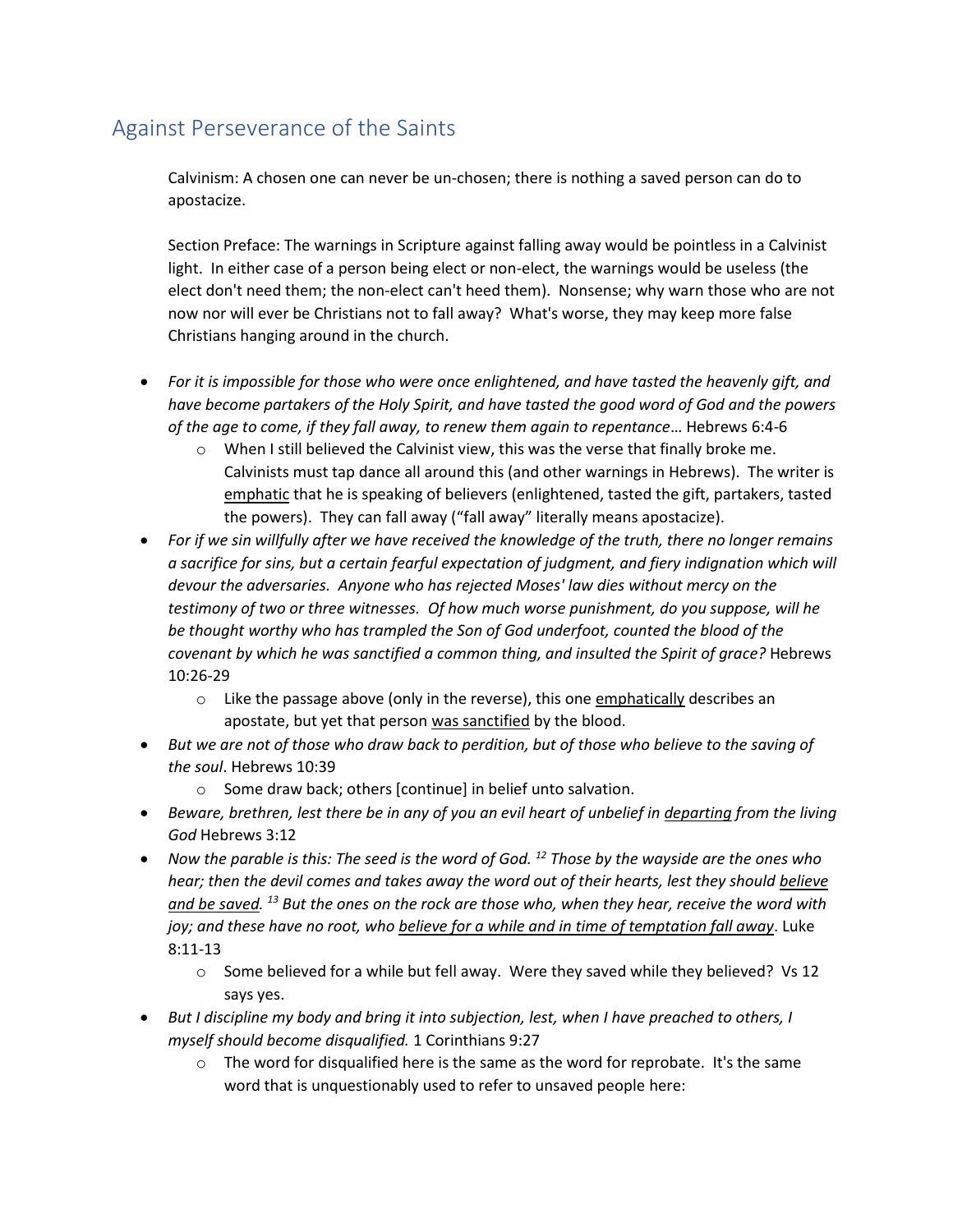- *Examine yourselves as to whether you are in the faith. Test yourselves. Do you not know yourselves, that Jesus Christ is in you?—unless indeed you are disqualified*. 2 Corinthians 13:5
- $\circ$  Considering the context of the next chapter (about reprobate Israel), and the fact that Paul is certainly a Christian, he must mean loss of salvation.
- *Brethren, if anyone among you wanders from the truth, and someone turns him back, let him know that he who turns a sinner from the error of his way will save a soul from death and cover a multitude of sins*. James 5:19-20
	- $\circ$  He's talking to Christians about one who wanders from the truth such that bringing him back saves his soul from (spiritual) death. Sure sounds like a Christian can lose salvation.
- *For if, after they have escaped the pollutions of the world through the knowledge of the Lord and Savior Jesus Christ, they are again entangled in them and overcome, the latter end is worse for them than the beginning. For it would have been better for them not to have known the way of righteousness, than having known it, to turn from the holy commandment delivered to them*. 2 Peter 2:20-21
	- $\circ$  "Knowledge" in this epistle indicates intimate or saving knowledge making this mean that they really were saved. It's worse because now they're jaded; they've been there, they know the truth, & are unlikely to return. It's worse at end than beginning (before they escaped the world) must mean loss of salvation.
- *My sheep hear My voice, and I know them, and they follow Me. And I give them eternal life, and they shall never perish; neither shall anyone snatch them out of My hand*. John 10:27-28
	- $\circ$  No one can snatch them: no one can force Christ away from you, but you may wander away on your own (& get devoured by a wolf). Many verses seem to imply eternal security by saying that a believer will always have eternal life or words to that effect. This language, however, is simply implying a continuation of a state of belief without denying that that state can change. This is proved by JOH 3:36 which reads, "*he who does not believe the Son shall not see life*". Taken uncritically, this would mean that a person who does not presently believe cannot ever have eternal life. We know this is untrue because if it was, nobody would ever be saved.
- *While I was with them in the world, I kept them in Your name. Those whom You gave Me I have kept; and none of them is lost except the son of perdition, that the Scripture might be fulfilled*. John 17:12
	- o "Those given to him" throughout the upper room discourse refers to his faithful remnant - the apostles. Yet, one of them fell away.
- *For if we died with Him, We shall also live with Him. If we endure, We shall also reign with Him. If we deny Him, He also will deny us. If we are faithless, He remains faithful; He cannot deny Himself*. 2 Timothy 2:11-13
	- $\circ$  Remaining faithful probably means faithful to his word. In this case, that may refer to the bad things he promised to do to those who are unfaithful. In any case, it can't mean he remains faithful to us if we aren't faithful to him; the previous verse says the reverse. One can't read this text and come to any other conclusion unless he/she has been taught a theology that says otherwise.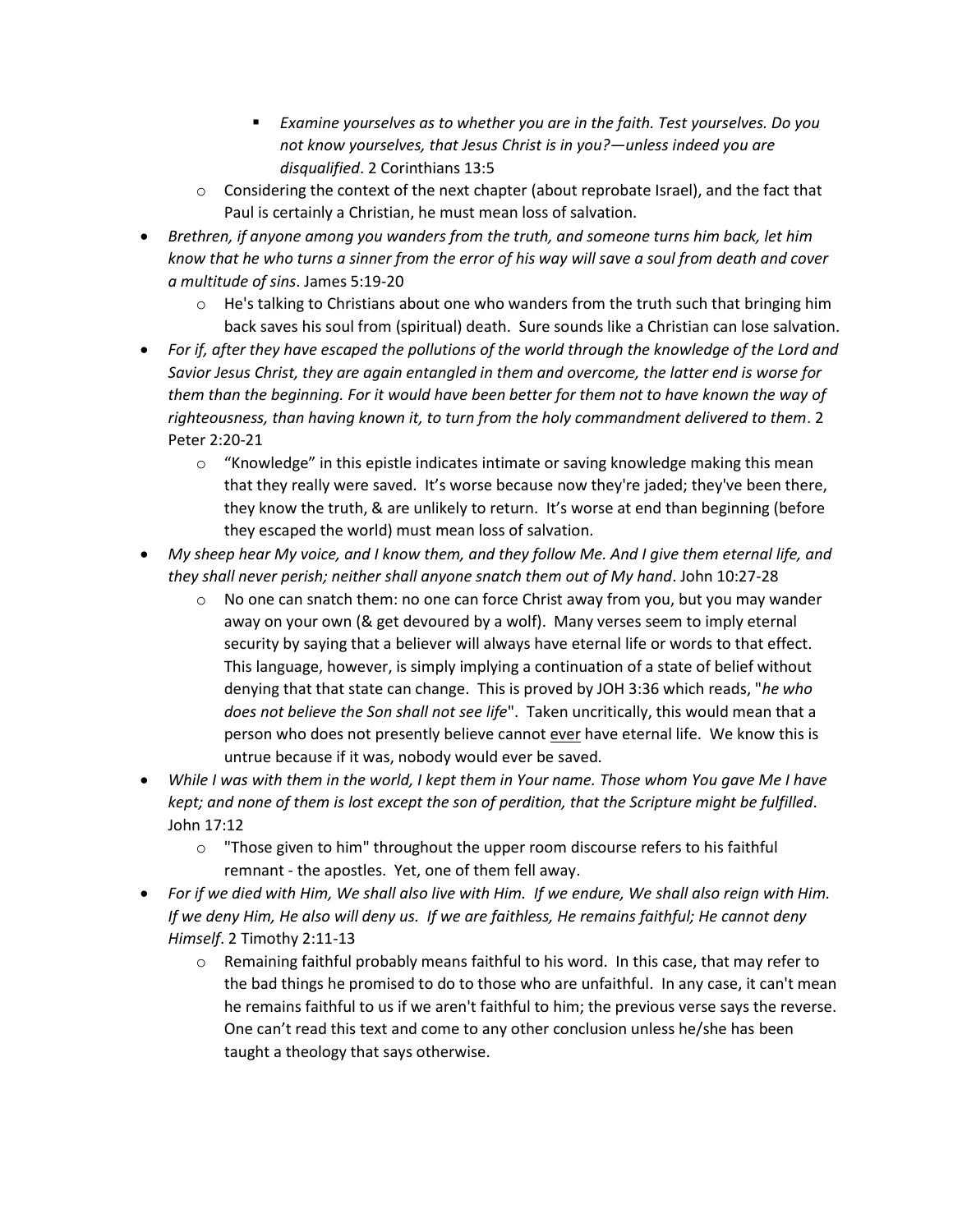- *And out of the ground the LORD God made every tree grow that is pleasant to the sight and good for food. The tree of life was also in the midst of the garden, and the tree of the knowledge of good and evil*. Genesis 2:9
	- $\circ$  The tree of life was something that must be eaten of on some regular basis. We can deduce this from REV 22:2 (the same tree there yields fruit every month; why would it continually blossom if it need only be eaten from once?). Thus, we need to partake regularly (like partaking of him [John 6:51] and abiding in him [JOH 15:4]), or we will be cut off from the tree of life (MAT 7:19). If we taste the fruit, but don't return, we may not be able to get the fruit again.
- *…who "will render to each one according to his deeds": eternal life to those who by patient continuance in doing good seek for glory, honor, and immortality; but to those who are selfseeking and do not obey the truth, but obey unrighteousness—indignation and wrath* Romans 2:6-8
	- $\circ$  Salvation isn't based on doing good, but the continuance of it has something to do with works.
- *And the Lord said, "Who then is that faithful and wise steward, whom his master will make ruler over his household, to give them their portion of food in due season? Blessed is that servant whom his master will find so doing when he comes. Truly, I say to you that he will make him ruler over all that he has. But if that servant says in his heart, 'My master is delaying his coming,' and begins to beat the male and female servants, and to eat and drink and be drunk, the master of that servant will come on a day when he is not looking for him, and at an hour when he is not aware, and will cut him in two and appoint him his portion with the unbelievers. And that servant who knew his master's will, and did not prepare himself or do according to his will, shall be beaten with many stripes. But he who did not know, yet committed things deserving of stripes, shall be beaten with few. For everyone to whom much is given, from him much will be required; and to whom much has been committed, of him they will ask the more*. Luke 12:42-48
	- $\circ$  This passage begins by speaking of a servant who has stopped obeying his master (quite obviously a picture of servants of the Lord). Then when the master returns, he sends that servant where the unbelievers go. Not only that, but the backslidden servant is judged more harshly than one who was never a servant.
- *He who overcomes shall be clothed in white garments, and I will not blot out his name from the Book of Life; but I will confess his name before My Father and before His angels*. Revelation 3:5
	- $\circ$  If your name can be blotted out, that means it was once in, so you were saved but now aren't.
- *My little children, for whom I labor in birth again until Christ is formed in you, I would like to be present with you now and to change my tone; for I have doubts about you*. Galatians 4:19-20
	- $\circ$  He labors in birth again. This seems that indicate one can indeed be born again, unborn, and born again.
- *"Who then is a faithful and wise servant, whom his master made ruler over his household, to give them food in due season? Blessed is that servant whom his master, when he comes, will find so doing. Assuredly, I say to you that he will make him ruler over all his goods. But if that evil servant says in his heart, 'My master is delaying his coming,' and begins to beat his fellow servants, and to eat and drink with the drunkards, the master of that servant will come on a day when he is not looking for him and at an hour that he is not aware of, and will cut him in two*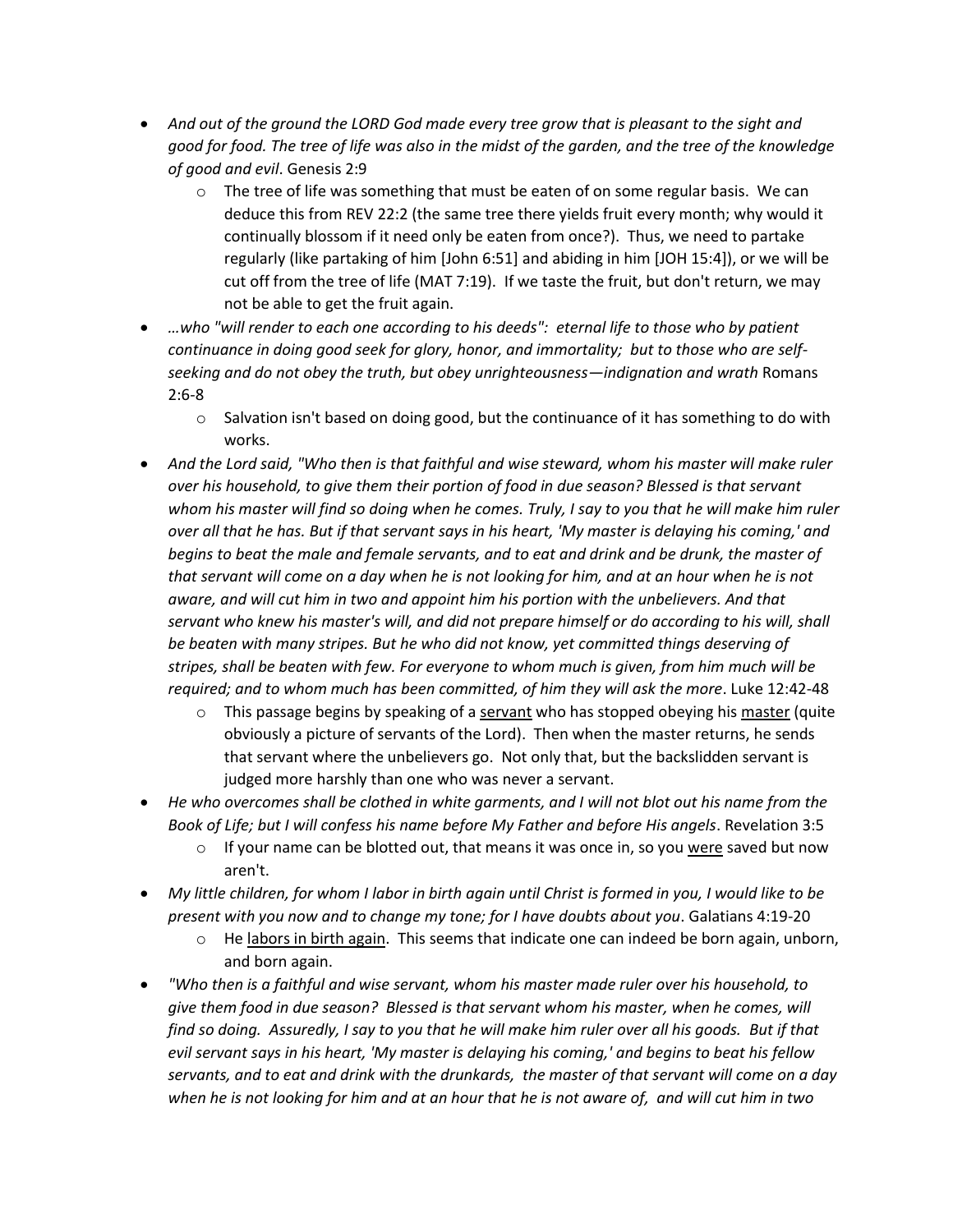*and appoint him his portion with the hypocrites. There shall be weeping and gnashing of teeth*. Matthew 24:45-51

- $\circ$  Both of these hypothetical people are servants. They are believers. Yet a servant can choose a path that leads to... hell.
- *So Jesus said to them, "Assuredly I say to you, that in the regeneration, when the Son of Man sits on the throne of His glory, you who have followed Me will also sit on twelve thrones, judging the twelve tribes of Israel*. Matthew 19:28
	- o At this time, Judas was present as one of the twelve. That promise applied to him… until he defected.
- *I pray for them. I do not pray for the world but for those whom You have given Me, for they are Yours. And all Mine are Yours, and Yours are Mine, and I am glorified in them. Now I am no longer in the world, but these are in the world, and I come to You. Holy Father, keep through Your name those whom You have given Me, that they may be one as We are. While I was with them in the world, I kept them in Your name. Those whom You gave Me I have kept; and none of them is lost except the son of perdition*… John 17:9-12
	- $\circ$  Jesus describes his apostles as "those who are yours." This indicates they were of God's true remnant. Jesus then goes on to say one is lost.
- *Therefore the LORD God of Israel says: I said indeed that your house and the house of your father would walk before Me forever.' But now the LORD says: 'Far be it from Me; for those who honor Me I will honor, and those who despise Me shall be lightly esteemed*. 1 Samuel 2:30
	- o Blessings don't continue unconditionally to those who turn against God.
- *Now the Spirit expressly says that in latter times some will depart from the faith*… 1 Timothy 4:1
- *You have become estranged from Christ, you who attempt to be justified by law; you have fallen from grace*. Galatians 5:4
	- $\circ$  I'm going to employ the linguistic tactic sometimes used by Calvinists What does fall from grace mean? It means fall from grace.
- *For if anyone sees you who have knowledge eating in an idol's temple, will not the conscience of him who is weak be emboldened to eat those things offered to idols? And because of your knowledge shall the weak brother perish, for whom Christ died?* 1 Corinthians 8:10-11
	- o A brother perishes. That word perish means "to destroy fully."
- *Every branch in Me that does not bear fruit He takes away; and every branch that bears fruit He prunes, that it may bear more fruit. You are already clean because of the word which I have spoken to you. Abide in Me, and I in you. As the branch cannot bear fruit of itself, unless it abides in the vine, neither can you, unless you abide in Me. "I am the vine, you are the branches. He who abides in Me, and I in him, bears much fruit; for without Me you can do nothing. If anyone does not abide in Me, he is cast out as a branch and is withered; and they gather them and throw them into the fire, and they are burned*. John 15:2-6
	- o The branch was in him; now it's not.
- *Keep your heart with all diligence, for out of it spring the issues of life*. Proverbs 4:23
	- o God keeps those who keep themselves:
	- o *Little children, keep yourselves from idols*. 1 John 5:21
	- o *When the army goes out against your enemies, then keep yourself from every wicked thing*. Deuteronomy 23:9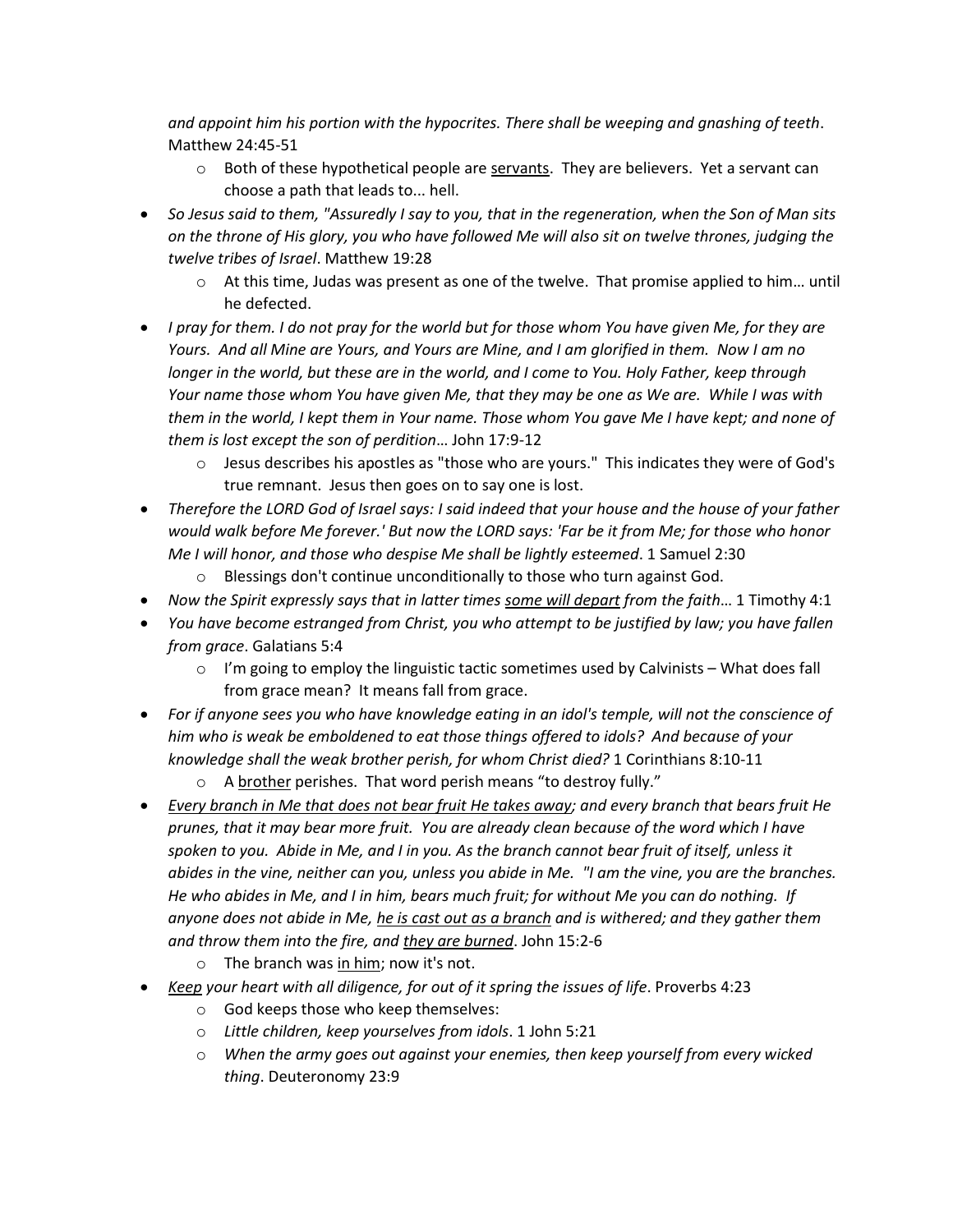- o *Because you have kept My command to persevere, I also will keep you from the hour of trial which shall come upon the whole world*… Revelation 3:10
- o *We know that whoever is born of God does not sin; but he who has been born of God keeps himself, and the wicked one does not touch him*. 1 John 5:18
- o *Blessed be the God and Father of our Lord Jesus Christ, who according to His abundant mercy has begotten us again to a living hope through the resurrection of Jesus Christ from the dead, to an inheritance incorruptible and undefiled and that does not fade away, reserved in heaven for you, who are kept by the power of God through faith for salvation ready to be revealed in the last time*. 1 Peter 1:3-5
	- We are kept through faith.
- o …*keep yourselves in the love of God* Jude 1:21
	- Our part.
	- *Now to Him who is able to keep you from stumbling...* Jude 1:24
		- His part.
- o *Rejoice always, pray without ceasing, in everything give thanks; for this is the will of God in Christ Jesus for you. Do not quench the Spirit. Do not despise prophecies. Test all things; hold fast what is good. Abstain from every form of evil*. 1 Thessalonians 5:16-22
	- Our part.
	- *Now may the God of peace Himself sanctify you completely; and may your whole spirit, soul, and body be preserved blameless at the coming of our Lord Jesus Christ*. 1 Thessalonians 5:23
		- His part.
- o *I have manifested Your name to the men whom You have given Me out of the world. They were Yours, You gave them to Me, and they have kept Your word*. John 17:6
	- Our part (they kept the word).
	- *Now I am no longer in the world, but these are in the world, and I come to You. Holy Father, keep through Your name those whom You have given Me, that they may be one as We are*. John 17:11
		- His part.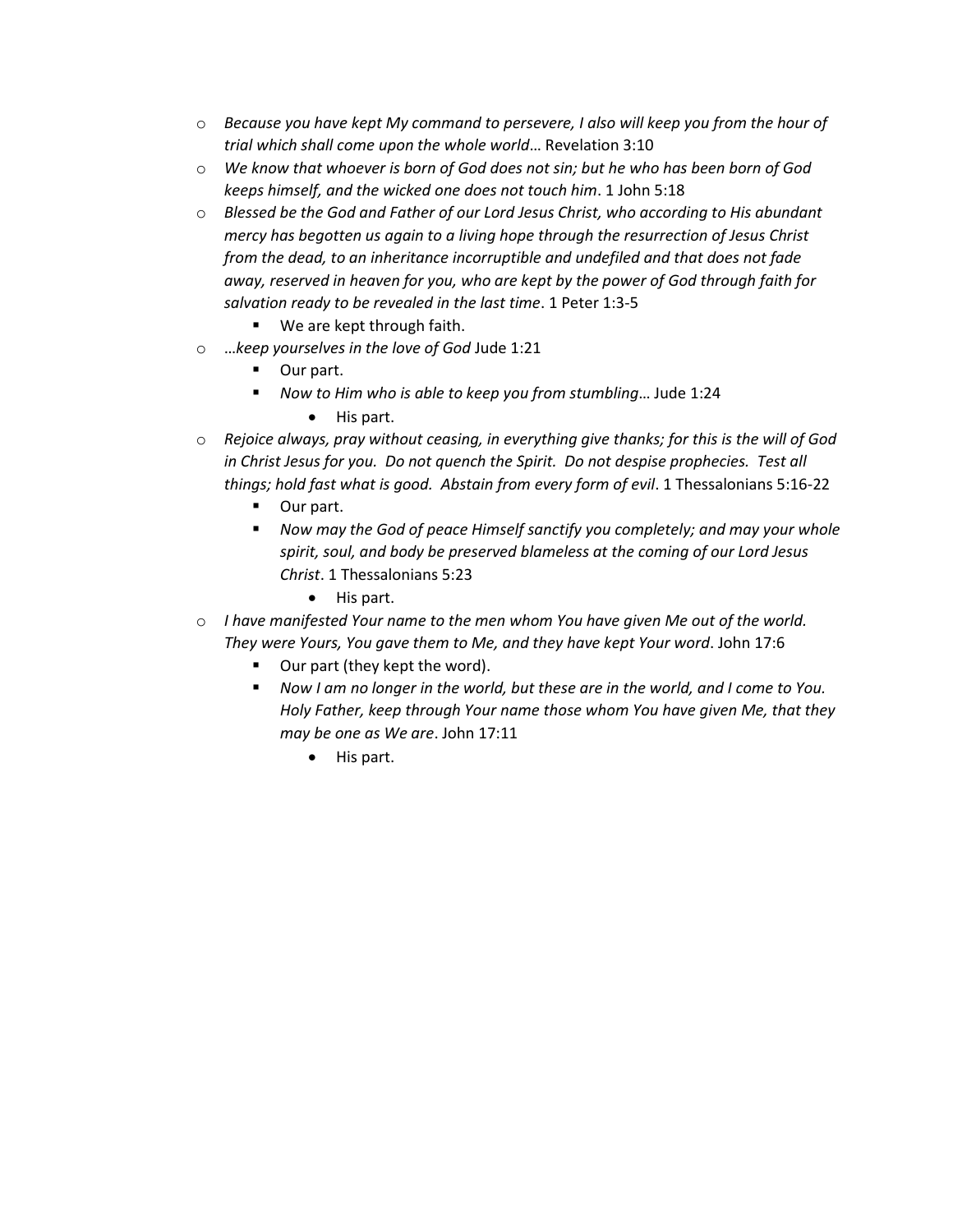# Against Determinism

Calvinism: The overall teaching of Calvinism is the general idea that God ordains every detail of history in advance such that we're all just puppets in his play. This is the summary of the general idea behind all the main 5 points.

Section Preface: We pray 'Thy will be done on earth as in heaven' precisely because God does not always get his will done on earth.

- *Men of Israel, hear these words: Jesus of Nazareth, a Man attested by God to you by miracles, wonders, and signs which God did through Him in your midst, as you yourselves also know—Him, being delivered by the determined purpose and foreknowledge of God, you have taken by lawless hands, have crucified, and put to death*; Acts 2:22-23
	- $\circ$  God ordains the means as well as the ends of human events w/o violating human freedom and responsibility. There is nothing saying that he specifically placed such deliverance into the heart of Judas. There were others who intended to take him, but God prevented such from happening until the time was right. Sometimes God does specifically turn the heart of a person (such as Pharoah). Pharoah was already far down that road; God's judgment was already imminent; he just nudged him further. Pharoah is mentioned because he's *exceptional*. If God steered everyone all the time it would go without saying.
- *You lust and do not have. You murder and covet and cannot obtain. You fight and war. Yet you do not have because you do not ask.* James 4:2
	- o Prayer changes things. I don't think it's like Calvinist teaching that everything is predetermined and we only pray because we're told to.
- If God always & everywhere controlled all things, Scripture would not say some things are of God & others aren't. And if he unilaterally determined every choice, why does Scripture frequently refer to him hardening/blinding? This speaks of him redirecting people in *certain* cases.
	- o *Thus says the LORD:*

*"Heaven is My throne, And earth is My footstool. Where is the house that you will build Me? And where is the place of My rest? 2 For all those things My hand has made, And all those things exist," Says the LORD. "But on this one will I look: On him who is poor and of a contrite spirit, And who trembles at My word. 3 "He who kills a bull is as if he slays a man; He who sacrifices a lamb, as if he breaks a dog's neck; He who offers a grain offering, as if he offers swine's blood; He who burns incense, as if he blesses an idol.*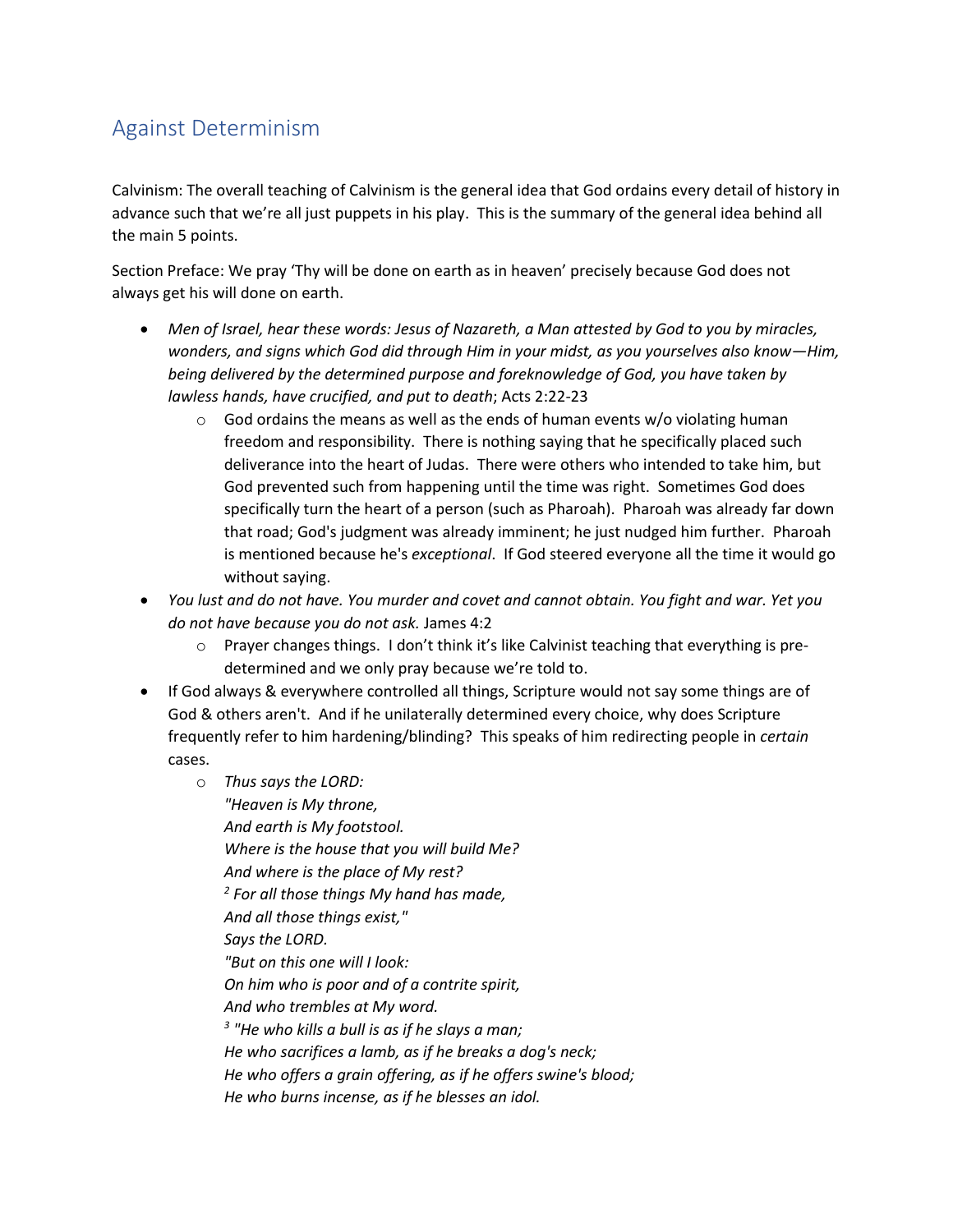*Just as they have chosen their own ways, And their soul delights in their abominations, 4 So will I choose their delusions, And bring their fears on them; Because, when I called, no one answered, When I spoke they did not hear; But they did evil before My eyes, And chose that in which I do not delight."* Isaiah 66:1-4

- They chose their actions & God will choose some judgmental delusions.
- o *For they intended evil against You; They devised a plot which they are not able to perform.* Psalms 21:11
	- God thwarts plots. If he controlled everything, there would be no reason to create his own plots just to thwart them.
- o *(they have also built the high places of Baal, to burn their sons with fire for burnt offerings to Baal, which I did not command or speak, nor did it come into My mind)*  Jeremiah 19:5 (also 32:35)
	- The wicked do things that God would never think of.
- *Your eyes saw my substance, being yet unformed. And in Your book they all were written, The days fashioned for me,*
	- *When as yet there were none of them*. Psalms 139:16
		- $\circ$  Though he foresees us and has a plan for us, it doesn't necessarily mean every single action is planned for us as if we make no choices. "The days" may simply mean the overall plan.